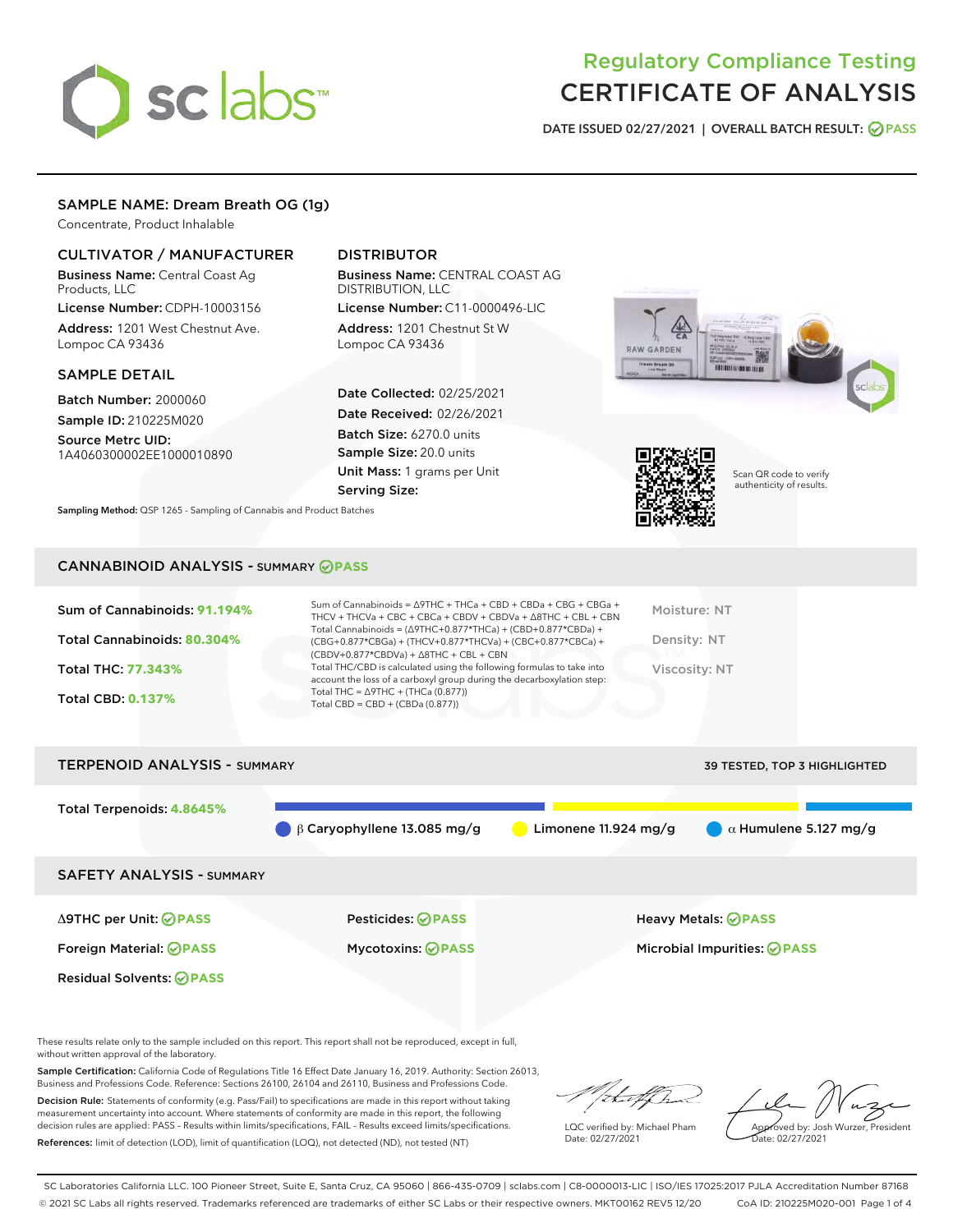



DREAM BREATH OG (1G) | DATE ISSUED 02/27/2021 | OVERALL BATCH RESULT: **○** PASS

#### CANNABINOID TEST RESULTS - 02/26/2021 2 PASS

Tested by high-performance liquid chromatography with diode-array detection (HPLC-DAD). **Method:** QSP 1157 - Analysis of Cannabinoids by HPLC-DAD

TOTAL CANNABINOIDS: **80.304%** Total Cannabinoids (Total THC) + (Total CBD) +

(Total CBG) + (Total THCV) + (Total CBC) + (Total CBDV) + ∆8THC + CBL + CBN

TOTAL THC: **77.343%** Total THC (∆9THC+0.877\*THCa)

TOTAL CBD: **0.137%**

Total CBD (CBD+0.877\*CBDa)

TOTAL CBG: 1.65% Total CBG (CBG+0.877\*CBGa)

TOTAL THCV: 0.537% Total THCV (THCV+0.877\*THCVa)

TOTAL CBC: 0.637% Total CBC (CBC+0.877\*CBCa)

TOTAL CBDV: ND Total CBDV (CBDV+0.877\*CBDVa)

| <b>COMPOUND</b>  | LOD/LOQ<br>(mg/g)          | <b>MEASUREMENT</b><br><b>UNCERTAINTY</b><br>(mg/g) | <b>RESULT</b><br>(mg/g) | <b>RESULT</b><br>(%) |
|------------------|----------------------------|----------------------------------------------------|-------------------------|----------------------|
| <b>THCa</b>      | 0.05/0.14                  | ±21.999                                            | 856.01                  | 85.601               |
| <b>A9THC</b>     | 0.06 / 0.26                | ±0.781                                             | 22.71                   | 2.271                |
| <b>CBGa</b>      | 0.1/0.2                    | ±0.79                                              | 15.2                    | 1.52                 |
| <b>CBCa</b>      | 0.07 / 0.28                | ±0.327                                             | 6.69                    | 0.669                |
| <b>THCVa</b>     | 0.07/0.20                  | ±0.292                                             | 6.12                    | 0.612                |
| <b>CBG</b>       | 0.06/0.19                  | ±0.124                                             | 3.15                    | 0.315                |
| <b>CBDa</b>      | 0.02/0.19                  | ±0.046                                             | 1.56                    | 0.156                |
| <b>CBC</b>       | 0.2 / 0.5                  | ±0.01                                              | 0.5                     | 0.05                 |
| $\triangle$ 8THC | 0.1/0.4                    | N/A                                                | <b>ND</b>               | <b>ND</b>            |
| <b>THCV</b>      | 0.1/0.2                    | N/A                                                | <b>ND</b>               | <b>ND</b>            |
| <b>CBD</b>       | 0.07/0.29                  | N/A                                                | <b>ND</b>               | <b>ND</b>            |
| <b>CBDV</b>      | 0.04 / 0.15                | N/A                                                | <b>ND</b>               | <b>ND</b>            |
| <b>CBDVa</b>     | 0.03/0.53                  | N/A                                                | <b>ND</b>               | <b>ND</b>            |
| <b>CBL</b>       | 0.06 / 0.24                | N/A                                                | <b>ND</b>               | <b>ND</b>            |
| <b>CBN</b>       | 0.1/0.3                    | N/A                                                | <b>ND</b>               | <b>ND</b>            |
|                  | <b>SUM OF CANNABINOIDS</b> |                                                    | 911.94 mg/g             | 91.194%              |

#### **UNIT MASS: 1 grams per Unit**

| ∆9THC per Unit                        | 1120 per-package limit     | 22.71 mg/unit                | <b>PASS</b> |
|---------------------------------------|----------------------------|------------------------------|-------------|
| <b>Total THC per Unit</b>             |                            | 773.43 mg/unit               |             |
| <b>CBD per Unit</b>                   |                            | <b>ND</b>                    |             |
| <b>Total CBD per Unit</b>             |                            | $1.37$ mg/unit               |             |
| Sum of Cannabinoids<br>per Unit       |                            | 911.94 mg/unit               |             |
| <b>Total Cannabinoids</b><br>per Unit |                            | 803.04 mg/unit               |             |
| <b>MOISTURE TEST RESULT</b>           | <b>DENSITY TEST RESULT</b> | <b>VISCOSITY TEST RESULT</b> |             |

Not Tested

Not Tested

Not Tested

#### TERPENOID TEST RESULTS - 02/27/2021

Terpene analysis utilizing gas chromatography-flame ionization detection (GC-FID). Terpenes are the aromatic compounds that endow cannabis with their unique scent and effect. Following are the primary terpenes detected. **Method:** QSP 1192 - Analysis of Terpenoids by GC-FID

| <b>COMPOUND</b>         | LOD/LOQ<br>(mg/g) | <b>MEASUREMENT</b><br><b>UNCERTAINTY</b><br>(mg/g) | <b>RESULT</b><br>(mg/g)                         | <b>RESULT</b><br>$(\%)$ |
|-------------------------|-------------------|----------------------------------------------------|-------------------------------------------------|-------------------------|
| $\beta$ Caryophyllene   | 0.004 / 0.012     | ±0.4658                                            | 13.085                                          | 1.3085                  |
| Limonene                | 0.005 / 0.016     | ±0.1705                                            | 11.924                                          | 1.1924                  |
| $\alpha$ Humulene       | 0.009/0.029       | ±0.1646                                            | 5.127                                           | 0.5127                  |
| <b>Myrcene</b>          | 0.008 / 0.025     | ±0.0645                                            | 5.001                                           | 0.5001                  |
| $\alpha$ Bisabolol      | 0.008 / 0.026     | ±0.1106                                            | 2.071                                           | 0.2071                  |
| <b>B</b> Pinene         | 0.004 / 0.014     | ±0.0187                                            | 1.625                                           | 0.1625                  |
| Terpineol               | 0.016 / 0.055     | ±0.0862                                            | 1.404                                           | 0.1404                  |
| Fenchol                 | 0.010 / 0.034     | ±0.0536                                            | 1.386                                           | 0.1386                  |
| Linalool                | 0.009 / 0.032     | ±0.0522                                            | 1.374                                           | 0.1374                  |
| $\alpha$ Pinene         | 0.005 / 0.017     | ±0.0116                                            | 1.345                                           | 0.1345                  |
| Valencene               | 0.009 / 0.030     | ±0.0777                                            | 1.127                                           | 0.1127                  |
| Ocimene                 | 0.011 / 0.038     | ±0.0215                                            | 0.669                                           | 0.0669                  |
| Nerolidol               | 0.009 / 0.028     | ±0.0409                                            | 0.650                                           | 0.0650                  |
| trans-β-Farnesene       | 0.008 / 0.025     | ±0.0189                                            | 0.533                                           | 0.0533                  |
| Caryophyllene<br>Oxide  | 0.010 / 0.033     | ±0.0132                                            | 0.288                                           | 0.0288                  |
| <b>Borneol</b>          | 0.005 / 0.016     | ±0.0114                                            | 0.271                                           | 0.0271                  |
| Terpinolene             | 0.008 / 0.026     | ±0.0048                                            | 0.234                                           | 0.0234                  |
| Camphene                | 0.005 / 0.015     | ±0.0022                                            | 0.189                                           | 0.0189                  |
| Guaiol                  | 0.009 / 0.030     | ±0.0068                                            | 0.144                                           | 0.0144                  |
| Fenchone                | 0.009 / 0.028     | ±0.0030                                            | 0.103                                           | 0.0103                  |
| Sabinene Hydrate        | 0.006 / 0.022     | ±0.0018                                            | 0.047                                           | 0.0047                  |
| Eucalyptol              | 0.006 / 0.018     | ±0.0005                                            | 0.021                                           | 0.0021                  |
| Nerol                   | 0.003 / 0.011     | ±0.0006                                            | 0.014                                           | 0.0014                  |
| Citronellol             | 0.003 / 0.010     | ±0.0006                                            | 0.013                                           | 0.0013                  |
| $\alpha$ Terpinene      | 0.005 / 0.017     | N/A                                                | <loq< th=""><th><loq< th=""></loq<></th></loq<> | <loq< th=""></loq<>     |
| $\gamma$ Terpinene      | 0.006 / 0.018     | N/A                                                | <loq< th=""><th><loq< th=""></loq<></th></loq<> | <loq< th=""></loq<>     |
| Sabinene                | 0.004 / 0.014     | N/A                                                | <b>ND</b>                                       | <b>ND</b>               |
| $\alpha$ Phellandrene   | 0.006 / 0.020     | N/A                                                | <b>ND</b>                                       | <b>ND</b>               |
| 3 Carene                | 0.005 / 0.018     | N/A                                                | <b>ND</b>                                       | <b>ND</b>               |
| p-Cymene                | 0.005 / 0.016     | N/A                                                | <b>ND</b>                                       | ND                      |
| (-)-Isopulegol          | 0.005 / 0.016     | N/A                                                | ND                                              | ND                      |
| Camphor                 | 0.006 / 0.019     | N/A                                                | ND                                              | <b>ND</b>               |
| Isoborneol              | 0.004 / 0.012     | N/A                                                | ND                                              | ND                      |
| Menthol                 | 0.008 / 0.025     | N/A                                                | <b>ND</b>                                       | <b>ND</b>               |
| R-(+)-Pulegone          | 0.003 / 0.011     | N/A                                                | ND                                              | ND                      |
| Geraniol                | 0.002 / 0.007     | N/A                                                | ND                                              | ND                      |
| <b>Geranyl Acetate</b>  | 0.004 / 0.014     | N/A                                                | ND                                              | <b>ND</b>               |
| $\alpha$ Cedrene        | 0.005 / 0.016     | N/A                                                | ND                                              | <b>ND</b>               |
| Cedrol                  | 0.008 / 0.027     | N/A                                                | ND                                              | ND                      |
| <b>TOTAL TERPENOIDS</b> |                   |                                                    | 48.645 mg/g                                     | 4.8645%                 |

SC Laboratories California LLC. 100 Pioneer Street, Suite E, Santa Cruz, CA 95060 | 866-435-0709 | sclabs.com | C8-0000013-LIC | ISO/IES 17025:2017 PJLA Accreditation Number 87168 © 2021 SC Labs all rights reserved. Trademarks referenced are trademarks of either SC Labs or their respective owners. MKT00162 REV5 12/20 CoA ID: 210225M020-001 Page 2 of 4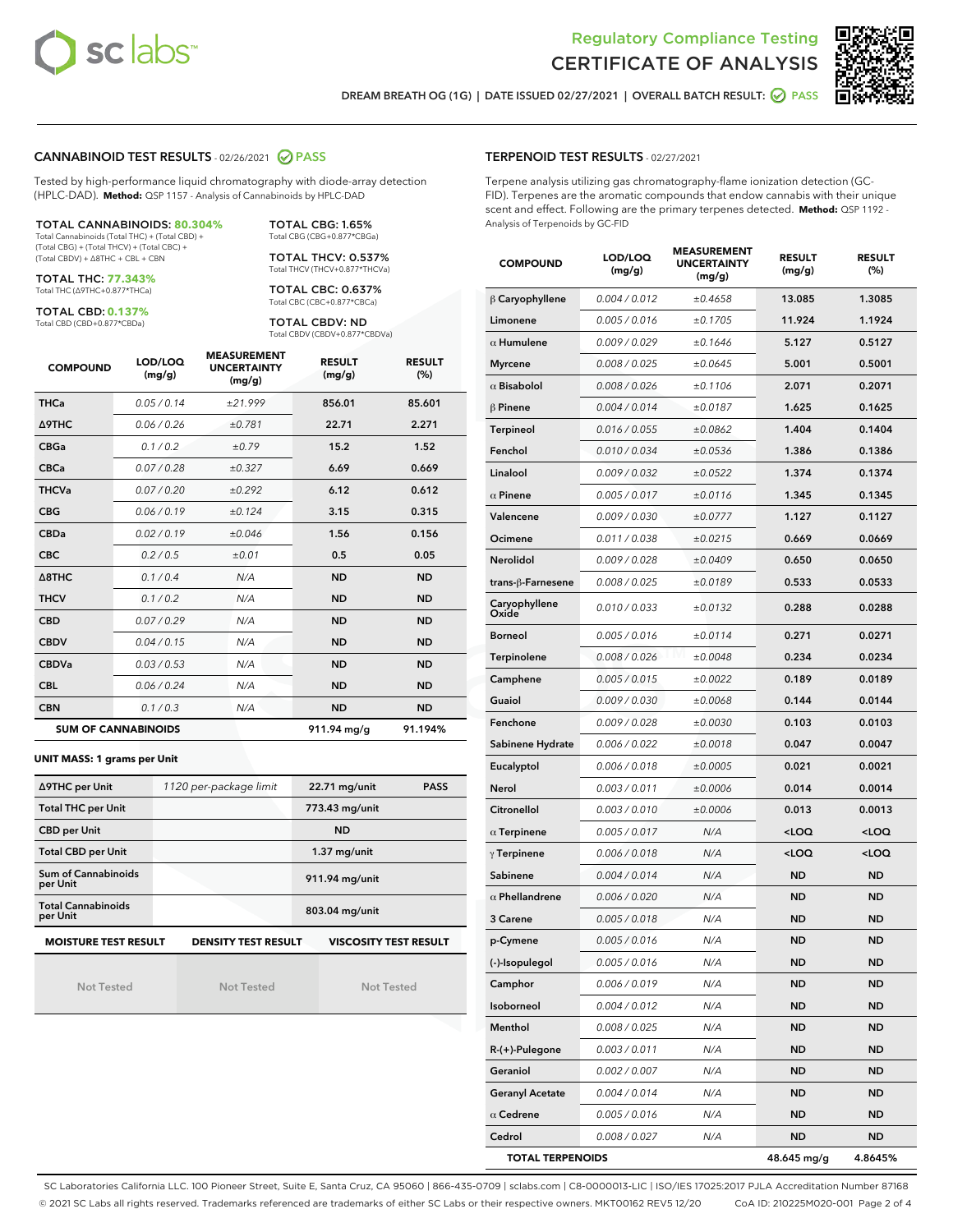



DREAM BREATH OG (1G) | DATE ISSUED 02/27/2021 | OVERALL BATCH RESULT: ☑ PASS

# CATEGORY 1 PESTICIDE TEST RESULTS - 02/27/2021 2 PASS

Pesticide and plant growth regulator analysis utilizing high-performance liquid chromatography-mass spectrometry (HPLC-MS) or gas chromatography-mass spectrometry (GC-MS). \*GC-MS utilized where indicated. **Method:** QSP 1212 - Analysis of Pesticides and Mycotoxins by LC-MS or QSP 1213 - Analysis of Pesticides by GC-MS

| <b>COMPOUND</b>             | LOD/LOQ<br>$(\mu g/g)$ | <b>ACTION</b><br><b>LIMIT</b><br>$(\mu g/g)$ | <b>MEASUREMENT</b><br><b>UNCERTAINTY</b><br>$(\mu g/g)$ | <b>RESULT</b><br>$(\mu g/g)$ | <b>RESULT</b> |
|-----------------------------|------------------------|----------------------------------------------|---------------------------------------------------------|------------------------------|---------------|
| Aldicarb                    | 0.03 / 0.08            | $\ge$ LOD                                    | N/A                                                     | <b>ND</b>                    | <b>PASS</b>   |
| Carbofuran                  | 0.02/0.05              | $>$ LOD                                      | N/A                                                     | <b>ND</b>                    | <b>PASS</b>   |
| Chlordane*                  | 0.03 / 0.08            | $\ge$ LOD                                    | N/A                                                     | <b>ND</b>                    | <b>PASS</b>   |
| Chlorfenapyr*               | 0.03/0.10              | $\ge$ LOD                                    | N/A                                                     | <b>ND</b>                    | <b>PASS</b>   |
| Chlorpyrifos                | 0.02 / 0.06            | $\ge$ LOD                                    | N/A                                                     | <b>ND</b>                    | <b>PASS</b>   |
| Coumaphos                   | 0.02/0.07              | $>$ LOD                                      | N/A                                                     | <b>ND</b>                    | <b>PASS</b>   |
| <b>Daminozide</b>           | 0.02 / 0.07            | $\ge$ LOD                                    | N/A                                                     | <b>ND</b>                    | <b>PASS</b>   |
| <b>DDVP</b><br>(Dichlorvos) | 0.03/0.09              | $\ge$ LOD                                    | N/A                                                     | <b>ND</b>                    | <b>PASS</b>   |
| <b>Dimethoate</b>           | 0.03/0.08              | $\ge$ LOD                                    | N/A                                                     | <b>ND</b>                    | <b>PASS</b>   |
| Ethoprop(hos)               | 0.03/0.10              | $\ge$ LOD                                    | N/A                                                     | <b>ND</b>                    | <b>PASS</b>   |
| Etofenprox                  | 0.02 / 0.06            | $>$ LOD                                      | N/A                                                     | <b>ND</b>                    | <b>PASS</b>   |
| Fenoxycarb                  | 0.03/0.08              | $\ge$ LOD                                    | N/A                                                     | <b>ND</b>                    | <b>PASS</b>   |
| Fipronil                    | 0.03/0.08              | $>$ LOD                                      | N/A                                                     | <b>ND</b>                    | <b>PASS</b>   |
| Imazalil                    | 0.02 / 0.06            | $\ge$ LOD                                    | N/A                                                     | <b>ND</b>                    | <b>PASS</b>   |
| Methiocarb                  | 0.02 / 0.07            | $\ge$ LOD                                    | N/A                                                     | <b>ND</b>                    | <b>PASS</b>   |
| Methyl<br>parathion         | 0.03/0.10              | $>$ LOD                                      | N/A                                                     | <b>ND</b>                    | <b>PASS</b>   |
| <b>Mevinphos</b>            | 0.03/0.09              | $>$ LOD                                      | N/A                                                     | <b>ND</b>                    | <b>PASS</b>   |
| Paclobutrazol               | 0.02 / 0.05            | $\ge$ LOD                                    | N/A                                                     | <b>ND</b>                    | <b>PASS</b>   |
| Propoxur                    | 0.03/0.09              | $>$ LOD                                      | N/A                                                     | <b>ND</b>                    | <b>PASS</b>   |
| Spiroxamine                 | 0.03 / 0.08            | $\ge$ LOD                                    | N/A                                                     | <b>ND</b>                    | <b>PASS</b>   |
| Thiacloprid                 | 0.03/0.10              | $\ge$ LOD                                    | N/A                                                     | <b>ND</b>                    | <b>PASS</b>   |

#### CATEGORY 2 PESTICIDE TEST RESULTS - 02/27/2021 @ PASS

| <b>COMPOUND</b>   | LOD/LOQ<br>$(\mu g/g)$ | <b>ACTION</b><br><b>LIMIT</b><br>$(\mu g/g)$ | <b>MEASUREMENT</b><br><b>UNCERTAINTY</b><br>$(\mu g/g)$ | <b>RESULT</b><br>$(\mu g/g)$ | <b>RESULT</b> |
|-------------------|------------------------|----------------------------------------------|---------------------------------------------------------|------------------------------|---------------|
| Abamectin         | 0.03/0.10              | 0.1                                          | N/A                                                     | <b>ND</b>                    | <b>PASS</b>   |
| Acephate          | 0.02/0.07              | 0.1                                          | N/A                                                     | <b>ND</b>                    | <b>PASS</b>   |
| Acequinocyl       | 0.02/0.07              | 0.1                                          | N/A                                                     | <b>ND</b>                    | <b>PASS</b>   |
| Acetamiprid       | 0.02/0.05              | 0.1                                          | N/A                                                     | <b>ND</b>                    | <b>PASS</b>   |
| Azoxystrobin      | 0.02/0.07              | 0.1                                          | N/A                                                     | <b>ND</b>                    | <b>PASS</b>   |
| <b>Bifenazate</b> | 0.01/0.04              | 0.1                                          | N/A                                                     | <b>ND</b>                    | <b>PASS</b>   |
| <b>Bifenthrin</b> | 0.02/0.05              | 3                                            | N/A                                                     | <b>ND</b>                    | <b>PASS</b>   |
| <b>Boscalid</b>   | 0.03/0.09              | 0.1                                          | N/A                                                     | <b>ND</b>                    | <b>PASS</b>   |

| <b>COMPOUND</b>               | LOD/LOQ<br>(µg/g) | <b>ACTION</b><br>LIMIT<br>$(\mu g/g)$ | <b>MEASUREMENT</b><br><b>UNCERTAINTY</b><br>$(\mu g/g)$ | <b>RESULT</b><br>(µg/g) | <b>RESULT</b> |
|-------------------------------|-------------------|---------------------------------------|---------------------------------------------------------|-------------------------|---------------|
| Captan                        | 0.19/0.57         | 0.7                                   | N/A                                                     | <b>ND</b>               | <b>PASS</b>   |
| Carbaryl                      | 0.02 / 0.06       | 0.5                                   | N/A                                                     | <b>ND</b>               | <b>PASS</b>   |
| Chlorantranilip-<br>role      | 0.04 / 0.12       | 10                                    | N/A                                                     | <b>ND</b>               | <b>PASS</b>   |
| Clofentezine                  | 0.03 / 0.09       | 0.1                                   | N/A                                                     | <b>ND</b>               | <b>PASS</b>   |
| Cyfluthrin                    | 0.12 / 0.38       | 2                                     | N/A                                                     | <b>ND</b>               | <b>PASS</b>   |
| Cypermethrin                  | 0.11 / 0.32       | 1                                     | N/A                                                     | <b>ND</b>               | <b>PASS</b>   |
| <b>Diazinon</b>               | 0.02 / 0.05       | 0.1                                   | N/A                                                     | <b>ND</b>               | <b>PASS</b>   |
| Dimethomorph                  | 0.03 / 0.09       | 2                                     | N/A                                                     | ND                      | <b>PASS</b>   |
| Etoxazole                     | 0.02 / 0.06       | 0.1                                   | N/A                                                     | <b>ND</b>               | <b>PASS</b>   |
| Fenhexamid                    | 0.03 / 0.09       | 0.1                                   | N/A                                                     | <b>ND</b>               | <b>PASS</b>   |
| Fenpyroximate                 | 0.02 / 0.06       | 0.1                                   | N/A                                                     | <b>ND</b>               | <b>PASS</b>   |
| Flonicamid                    | 0.03/0.10         | 0.1                                   | N/A                                                     | <b>ND</b>               | <b>PASS</b>   |
| Fludioxonil                   | 0.03 / 0.10       | 0.1                                   | N/A                                                     | <b>ND</b>               | <b>PASS</b>   |
| Hexythiazox                   | 0.02 / 0.07       | 0.1                                   | N/A                                                     | ND                      | <b>PASS</b>   |
| Imidacloprid                  | 0.04 / 0.11       | 5                                     | N/A                                                     | <b>ND</b>               | <b>PASS</b>   |
| Kresoxim-methyl               | 0.02 / 0.07       | 0.1                                   | N/A                                                     | <b>ND</b>               | <b>PASS</b>   |
| Malathion                     | 0.03 / 0.09       | 0.5                                   | N/A                                                     | <b>ND</b>               | <b>PASS</b>   |
| Metalaxyl                     | 0.02 / 0.07       | 2                                     | N/A                                                     | <b>ND</b>               | <b>PASS</b>   |
| Methomyl                      | 0.03 / 0.10       | $\mathbf{1}$                          | N/A                                                     | <b>ND</b>               | <b>PASS</b>   |
| Myclobutanil                  | 0.03 / 0.09       | 0.1                                   | N/A                                                     | ND                      | <b>PASS</b>   |
| Naled                         | 0.02 / 0.07       | 0.1                                   | N/A                                                     | <b>ND</b>               | <b>PASS</b>   |
| Oxamyl                        | 0.04 / 0.11       | 0.5                                   | N/A                                                     | <b>ND</b>               | <b>PASS</b>   |
| Pentachloronitro-<br>benzene* | 0.03 / 0.09       | 0.1                                   | N/A                                                     | <b>ND</b>               | <b>PASS</b>   |
| Permethrin                    | 0.04 / 0.12       | 0.5                                   | N/A                                                     | <b>ND</b>               | <b>PASS</b>   |
| Phosmet                       | 0.03 / 0.10       | 0.1                                   | N/A                                                     | <b>ND</b>               | <b>PASS</b>   |
| Piperonylbu-<br>toxide        | 0.02 / 0.07       | 3                                     | N/A                                                     | <b>ND</b>               | <b>PASS</b>   |
| Prallethrin                   | 0.03 / 0.08       | 0.1                                   | N/A                                                     | <b>ND</b>               | <b>PASS</b>   |
| Propiconazole                 | 0.02 / 0.07       | 0.1                                   | N/A                                                     | <b>ND</b>               | <b>PASS</b>   |
| Pyrethrins                    | 0.04 / 0.12       | 0.5                                   | N/A                                                     | ND                      | PASS          |
| Pyridaben                     | 0.02 / 0.07       | 0.1                                   | N/A                                                     | <b>ND</b>               | <b>PASS</b>   |
| Spinetoram                    | 0.02 / 0.07       | 0.1                                   | N/A                                                     | <b>ND</b>               | <b>PASS</b>   |
| Spinosad                      | 0.02 / 0.07       | 0.1                                   | N/A                                                     | <b>ND</b>               | <b>PASS</b>   |
| Spiromesifen                  | 0.02 / 0.05       | 0.1                                   | N/A                                                     | <b>ND</b>               | <b>PASS</b>   |
| Spirotetramat                 | 0.02 / 0.06       | 0.1                                   | N/A                                                     | <b>ND</b>               | <b>PASS</b>   |
| Tebuconazole                  | 0.02 / 0.07       | 0.1                                   | N/A                                                     | <b>ND</b>               | <b>PASS</b>   |
| Thiamethoxam                  | 0.03 / 0.10       | 5                                     | N/A                                                     | <b>ND</b>               | <b>PASS</b>   |
| Trifloxystrobin               | 0.03 / 0.08       | 0.1                                   | N/A                                                     | <b>ND</b>               | <b>PASS</b>   |

SC Laboratories California LLC. 100 Pioneer Street, Suite E, Santa Cruz, CA 95060 | 866-435-0709 | sclabs.com | C8-0000013-LIC | ISO/IES 17025:2017 PJLA Accreditation Number 87168 © 2021 SC Labs all rights reserved. Trademarks referenced are trademarks of either SC Labs or their respective owners. MKT00162 REV5 12/20 CoA ID: 210225M020-001 Page 3 of 4